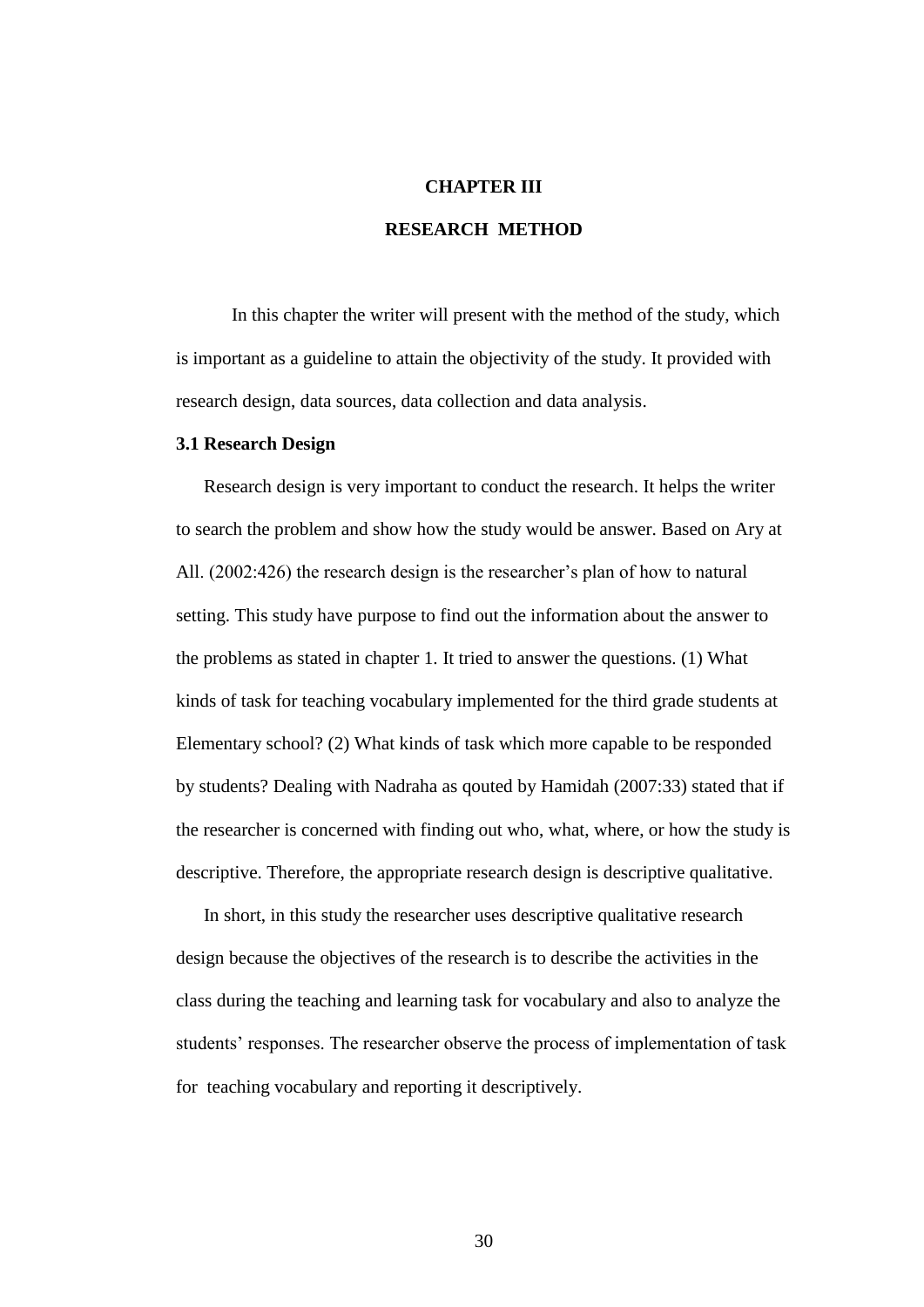### **3.2 Research Subject**

To select the subject, the researcher uses criteria of good EFL teacher to conduct it. There are four criteria of good EFL teacher which is implementing of task for vocabulary. First, she/he has ability to communicate in English both in spoken and writen. Second, she/he has experience in implementing of task for vocabulary five years or more. Third, she/he has S1 minimum degree and S2 maximum degree. Forth, she/he joined in seminar/workshop EFL teacher related with implementing of task for vocabulary. Based on the criteria above, the subject of this research is EFL Elementary teacher who is implementing of task for vocabulary especially in Gresik.

In this research, the researcher decided the preliminary study before selecting the subject. The researcher makes questionnaires which purposes to find out the teachers who implemented of task for vocabulary and then the researcher comes to eight schools. They are: SD Muhammadiyah GKB, SDN Sidokumpul 1, SDN Sidokumpul 2, SD NU 1 Terate, MINU Putra and Putri Terate, SDN Petrokimia, SD Muhammadiyah Manyar, and SDN 2 Tambak Rejo. Additionally, the writer selected the subject based on the questionnaire which has given to the elementary school teachers in Gresik before collecting the data. It is conducted since there are many EFL teachers in Gresik. After that the researcher finds six school who implemented vocabulary task,that are: SD Muhammadiyah GKB, Sidokumpul 2, SD NU 1, SDN Petrokimia, SD Muhammadiyah Manyar, and SDN 2 Tambak Rejo. But, the researcher should select again of six school above who the English teachers have good quality in implemented of task for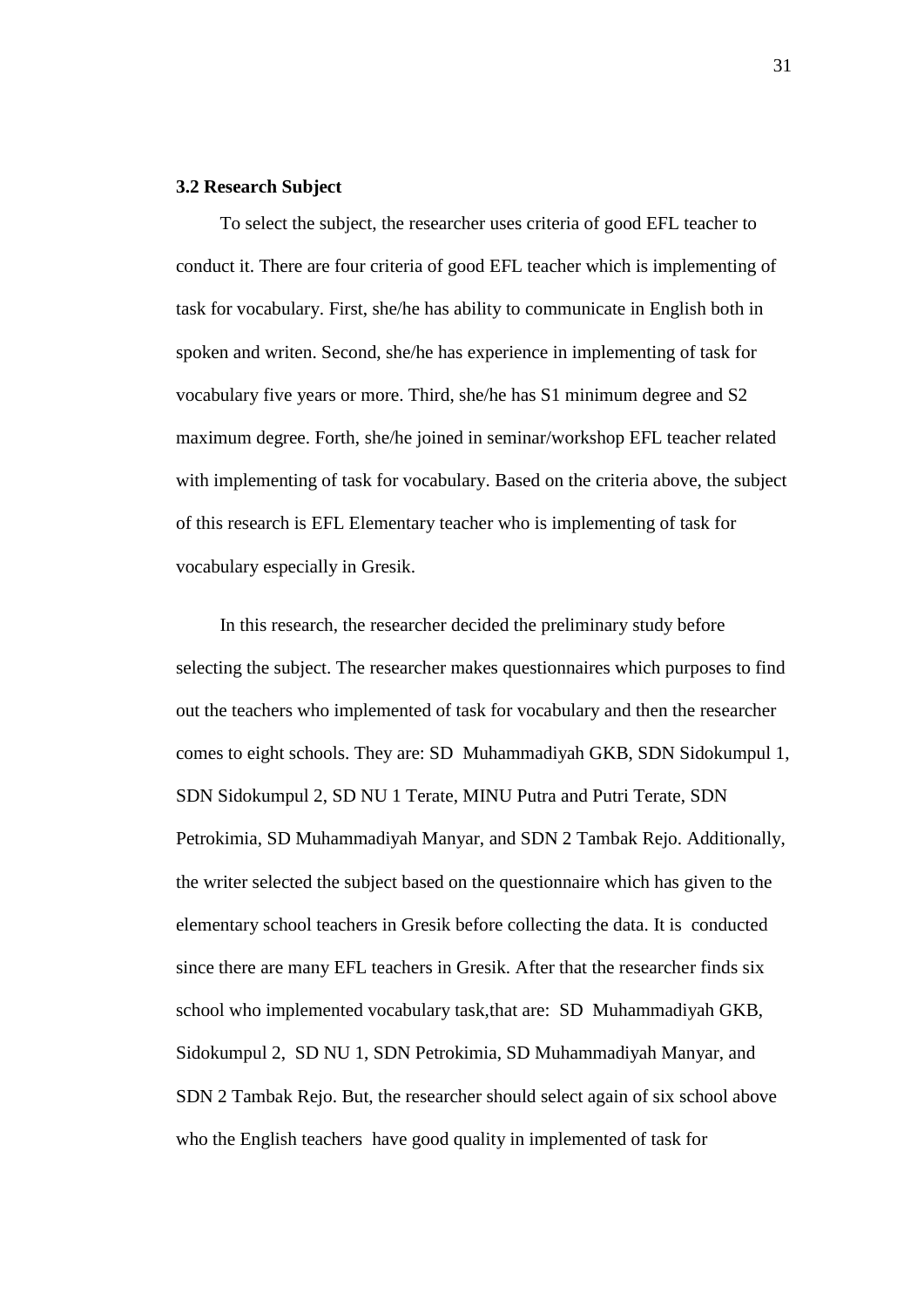vocabulary. The school that fulfill the criteria as mention above are : SD Muhammadiyah GKB and SDN 2 Tambak Rejo. Both of them always implement of task for vocabulary almost in every meeting. Because the vocabulary will be tested in the examination, they choose the words stated in the curriculum and decide which one the students should master first. So, the researcher not only focuses on one subject. By taking two subjects, the result of this research could give contribution to many teachers not only one teacher.

The subject of this research are two EFL teachers will be discribed as follows: the first English teacher is a teacher from third grade of SD Muhammadiyah GKB. She has got S-1 degree of english education department and has been teaching in five years. She is able to communicate in English both in spoken and written. She uses English in the class 85%. She is ever in joining workshop or seminar as the audience.

The special thing from the first subject is coming from the strategy which is used by the teacher. Here she used creative learning when implementing task for vocabulary . Here the teacher need to bring a lot of things in order to make learning effective and efficient. She also uses media power point when the things is difficult to needed it. For example the theme is about animal it's impossible if the teacher bring animals in the class. So, the teacher has to implement a specific way of teaching vocabulary and she must has a proficiency in how to teach vocabulary in a meaningful and enjoyable way for students.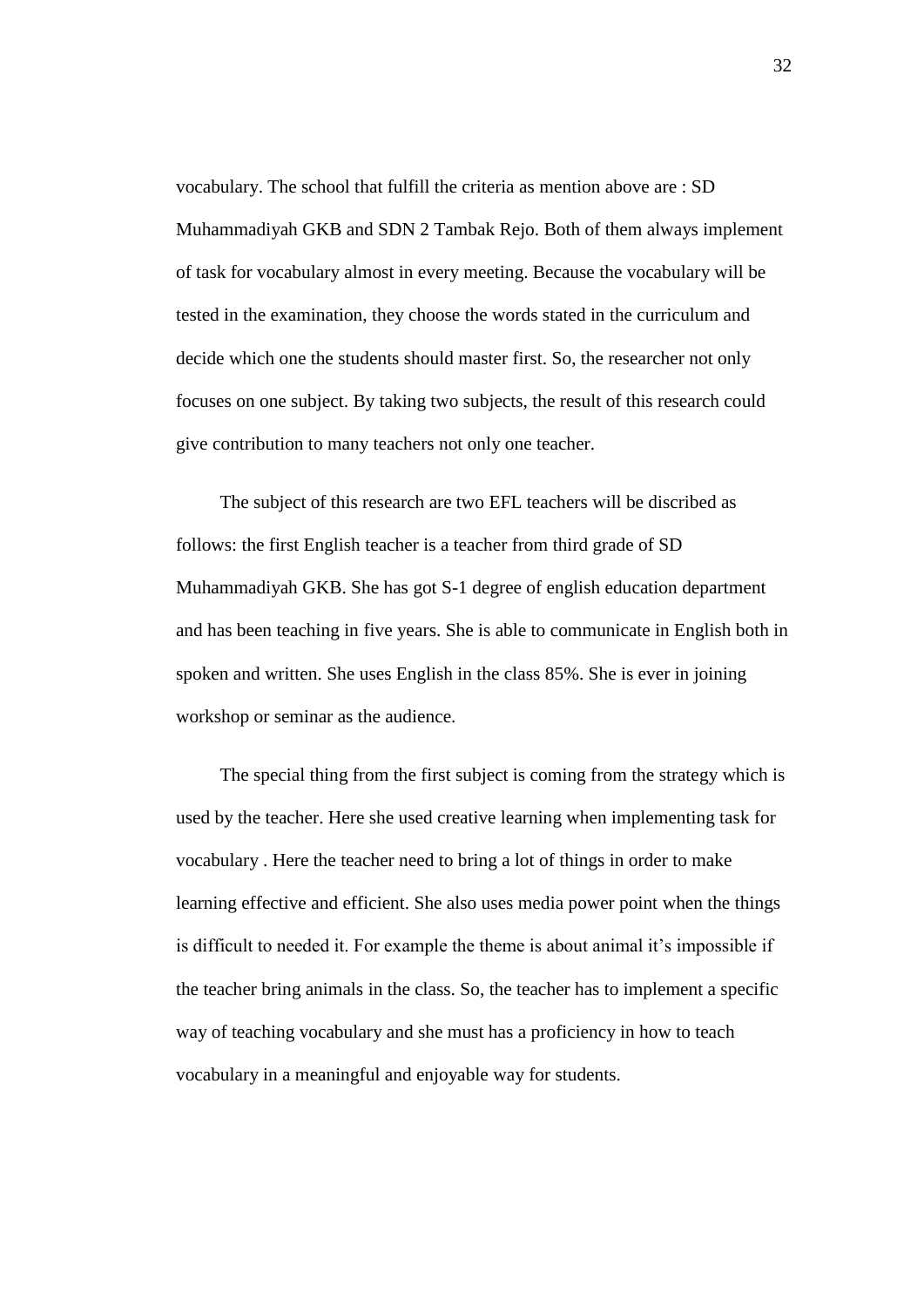The second english tecaher is a teacher from third grade of SDN 2 Tambak Rejo. He has got S-1 degree of English education departement and has experience in teaching for about 6 years. He is able to communicate in English both in spoken and written. He uses english in the classroom 70% . He is ever in joining workshop or seminar as the audience.

The special thing from second subject is coming from the strategy which is used by the teacher. Here he uses attractive learning when implementing task for teaching vocabulary, it can be seen from how he reviewed the material and also give quiz. He also formulated them in the form of game.

Therefore, the reseacher choose this rule to describe EFL teaching implementation of task for teaching vocabulary by knowing the teaching activities which include open, whilst, and close teaching.

## **3.3 Data Collection**

Data collection in this study is held to the subjects who have already been chosen used criteria above. Moreover, the subjects would be observed and interviewed about the way they open, whilst, close teaching and the students responses regarding with task for teaching vocabulary. Data collection would be stopped if the data that the researcher get has already been same or saturation, both in the form of interview and observation.

### **3.3.1 Instrument**

The instrument of research is a tool that is used by the researcher to collect the data. The instrument of this research is the researcher herself. The researcher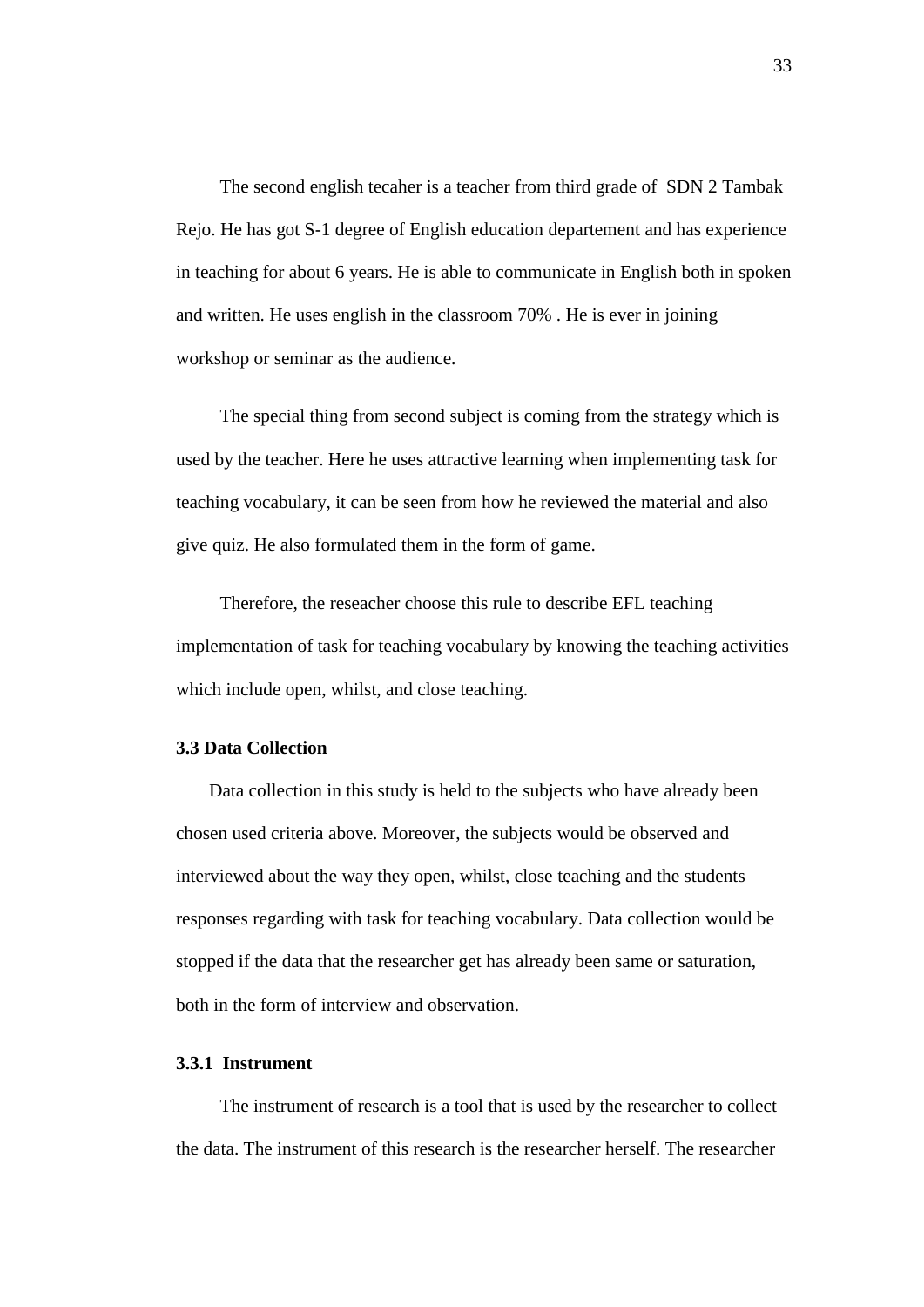uses observation, interview and questionnaire to the subject that has already been chosen. The researcher will conduct interview by using interview guide and observation. This observation is equipped with video camera ,voice recorder and also questionnaire.

#### **3.3.1.1 Observation**

For getting the data, researcher conduct observation, it is about the activities of the teacher implement of task for teaching vocabulary in the classroom. Moreover, the observation is conducted about what kinds of task for vocabulary implemented at Elementary school and what kinds of task which more capable to responses by students regarding with the implementation of task for teaching vocabulary. In this case, the observation will plan three times for each subject since to collect enough data to answer research question in this study. Before the class started, the researcher sits behind the students. Then, during the class, the researcher observed all aspect of the class to get data about what kinds of task for teaching vocabulary which implementing by the teacher . The data would be stopped if the data that the researcher get has already been same or saturation.

#### **3.3.1.2 Interview**

Interview is conversation which has a purpose, the purpose is to get the information (Bruce L.2001). The information is to ask the situation that unclear during the teacher implemented of task for vocabulary. The researcher uses it to gather the data on the subject opinions, beliefs and feelings about the situation in their own word. Interviews provide information that cannot be obtained through

34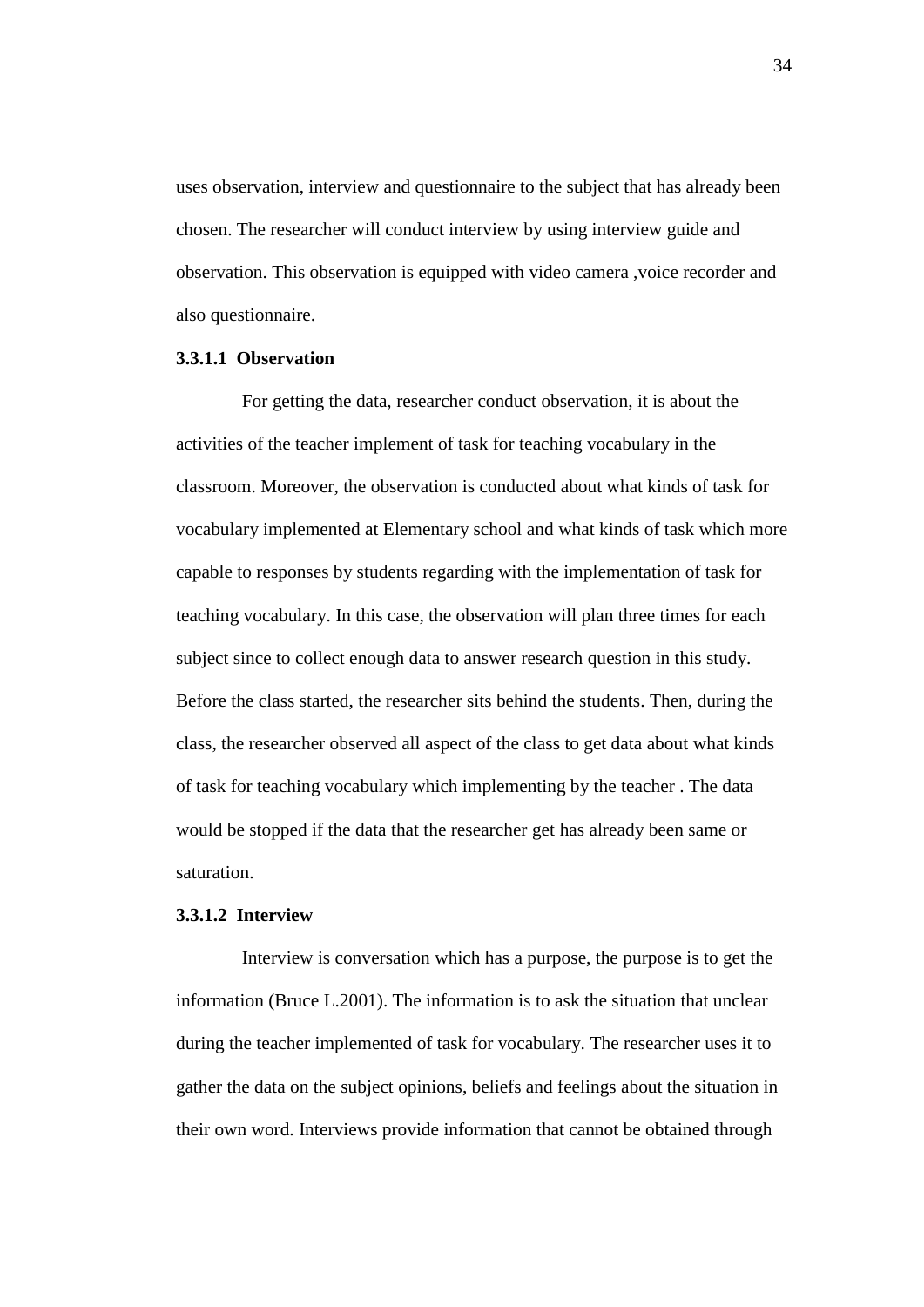observation, or they can be used to verify the observation. The researcher interviewed the teacher after implementing of task for teaching vocabulary. Here the researcher uses semi structured interview. It's mean that the interviewer focus on issues of particular importance to the research question. At the same time, the interviewer has more freedom to asks about something that unclear during observation. Then, the interviewer asks some structured question then digs one by one deeply. The researcher conducted it because she wants to know if there is difference between the processes of task for teaching vocabulary that have been done by some researcher with task for teaching vocabulary which is implemented by the teacher in Elementary school.

The interview will plan three times in every subject especially for the teacher and the researcher will stop the interview if the result of interview has same or saturation.

### **3.3.1.3 Questionnaire**

Questionnaire is instruments which is designed to obtain information about opinions, feelings, and interests. In this study, the questionnaire will be given to the students after the teaching and learning process to investigate students responses about the implementing of task for teaching vocabulary .

There are fifteen items being categorized into six main task. Four items were included in listing task for vocabulary, four items were included in ordering and sorting task for vocabulary, two items were included in comparing task for vocabulary, one item was included in problem solving task, one item was included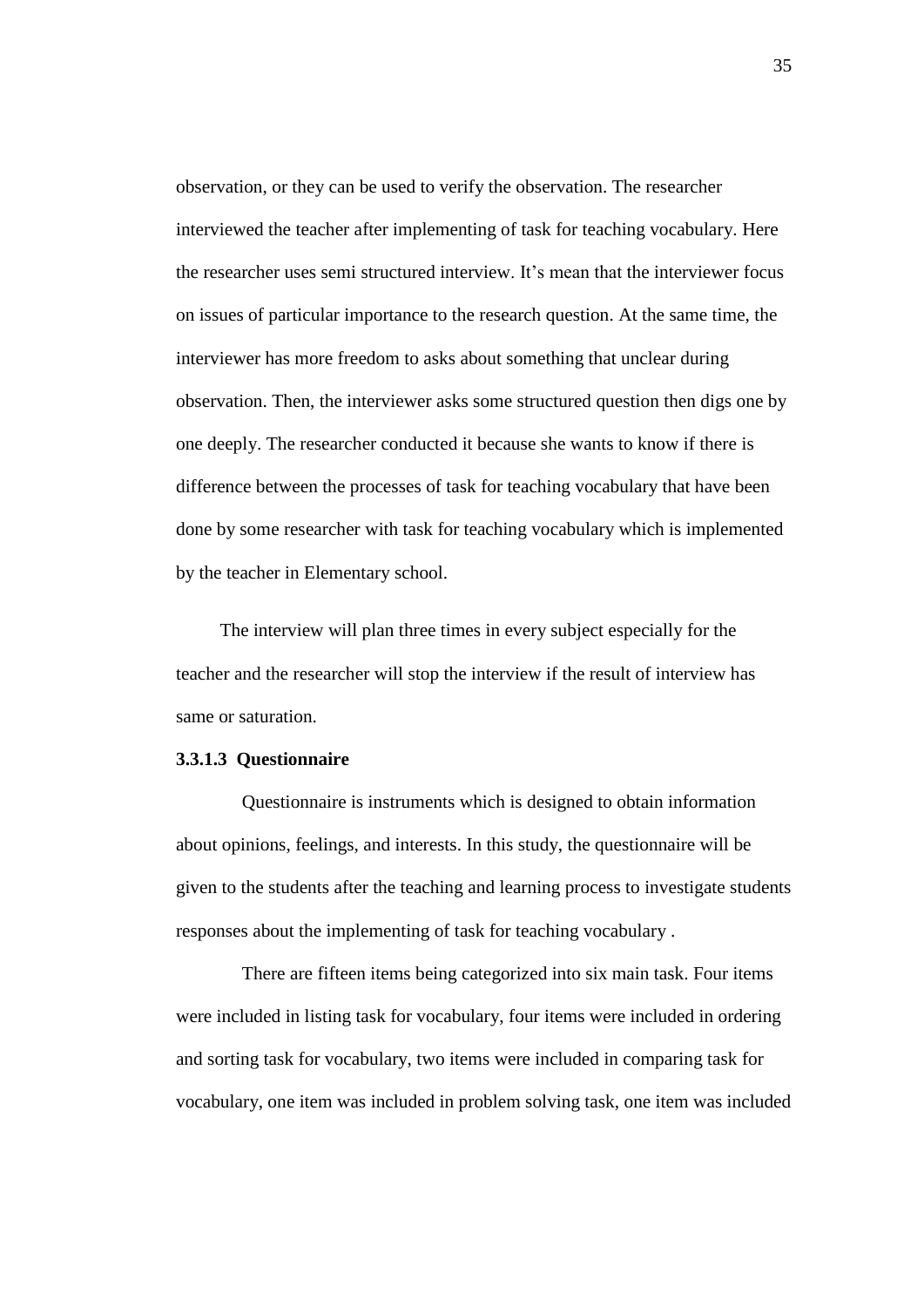in share personal experience task, and three items were included in creative task for vocabulary. ( see apendix II)

#### **3.4 Data Analysis**

To analyze the data from observation, interview and questionnaire the researcher uses the procedures of data analysis to explore the steps in more depth as the processed below.

#### **3.4.1 Data Reduction**

The first data reduction is the data from recording observation which is gotten by observing task for teaching vocabulary that is implemented by the teacher. It's about classroom management from the teacher's introducing the topic, the model of task for vocabulary, learners performing of the task for vocabulary activity and also giving feedback regarding with task for teaching vocabulary outcome.The second data reduction is the data from depth interview with the teacher and the last data reduction is the data from questionnaires which is purposed to find out the students' responses toward task for teaching vocabulary which are conducted to cross check the data from recording observation and questionnaire.

#### **3.4.2 Data Display**

The first data display is from observation and interview with the teacher. The researcher displayed the data by using extended text. Those types of for display is purposed to display the data from implementing of task for teaching vocabulary which conveys what is happening in detail in the classroom.

36